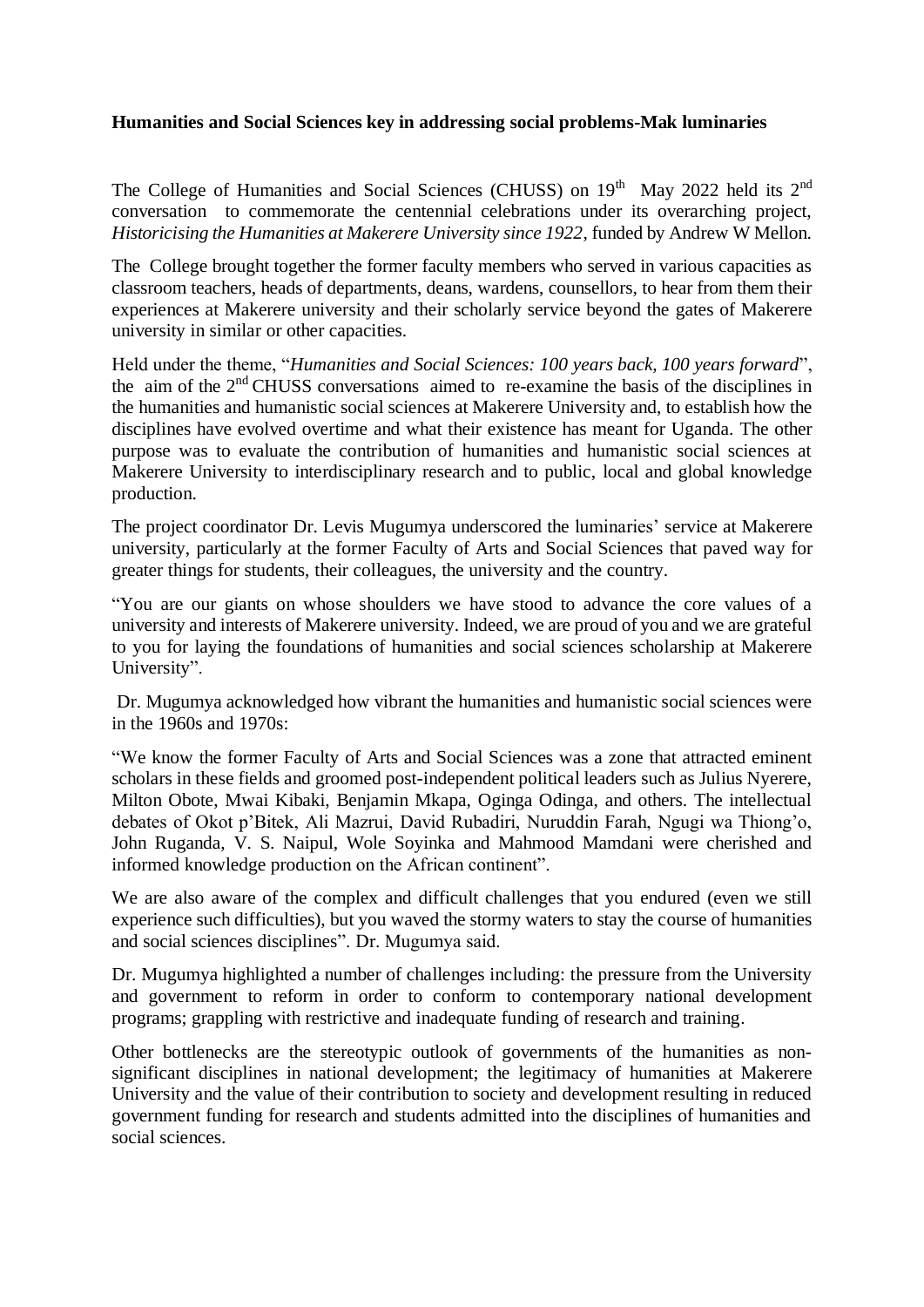Dr. Mugumya was also cognisant of the significant attempts to reform the humanities enterprise at Makerere University to conform to market demands and render the humanities relevant to society as well as to forestall the demise of the faculty and 'disciplines.

"Therefore, today's conversation has been organised to reflect largely on the scholarship of the humanities and social sciences one hundred years ago (of course, we do not have the personalities who saw the beginnings of Makerere College in 1922; however, we have luminaries who witnessed the nascent growth of the disciplines in the early 1960s and 1970s. We would also like the conversations to look into the future of our disciplines, thus the theme *Humanities and Social Sciences: 100 years back, 100 years forward*". The don said.

The days 'program had a mix of panellists from Gender and Women studies, Linguistics and Languages studies, Political Science, religion (African traditional religion), Performing Arts, History, Literary Studies, Journalism and Communication, and Social Psychology.

The panellists narrated their experiences at Makerere and how the university shaped their academic paths and possibly their relationship with Makerere after they retired or transferred their services elsewhere. Mugumya said this was not an event to reminisce the yester years of Makerere (the illustrious and perhaps gloomy days), but most important, to learn from these experiences as we live in different times (of Email and WhatsApp as opposed to handwritten letters and chits) with different academic aspirations and challenges.

The Conversation was planned to focus on three sub-themes:

**Panel One: Leadership, Mentorship and Welfare in the Humanities and the Social Sciences** that examined issues of selection of leaders, expectations of leaders and mentorship among social sciences academics.

**Panel Two: Academic Publications and ICTs in Teaching the Humanities and Social Sciences** focusses on issues of publication avenues for humanities and social sciences scholars, the politics of publication, Mawazo journal and lessons from it, decolonizing publications, the future of publications in humanities and social sciences, and the use of technology/ICTs in teaching and publishing.

**Panel Three: Inter-disciplinarity and Curriculum Development in the Humanities and Social Sciences** which interrogated how knowledge was compartmentalized and issues of the human resources in departments, management of cross-cutting courses, how the public perceived the humanities and social sciences and their efforts to keep afloat, curriculum design and relevance in the humanities and social sciences, as well as the future of BA Arts.

The event was officially opened by the Deputy Vice Chancellor in charge of Academic Affairs, Dr. Umar Kakumba. Kakumba commended the college's efforts to galvanize humanities scholarships for greater utility on the African continent and the enriching academic exchanges that come with these initiatives.

He said the theme of the conversation, "Humanities and Social Sciences: 100 Years Back, 100 years Forward" resonates well with the mandate of Makerere University as an academic institution through which various members of society interact to exchange and generate new knowledge with the ultimate goal of finding solutions to challenges and improve livelihoods.

"In the context of the changing global trends and increasing competition in higher education, I commend the college leadership and the faculty for their passion for building this academic space as a platform for thriving intellectual discourse.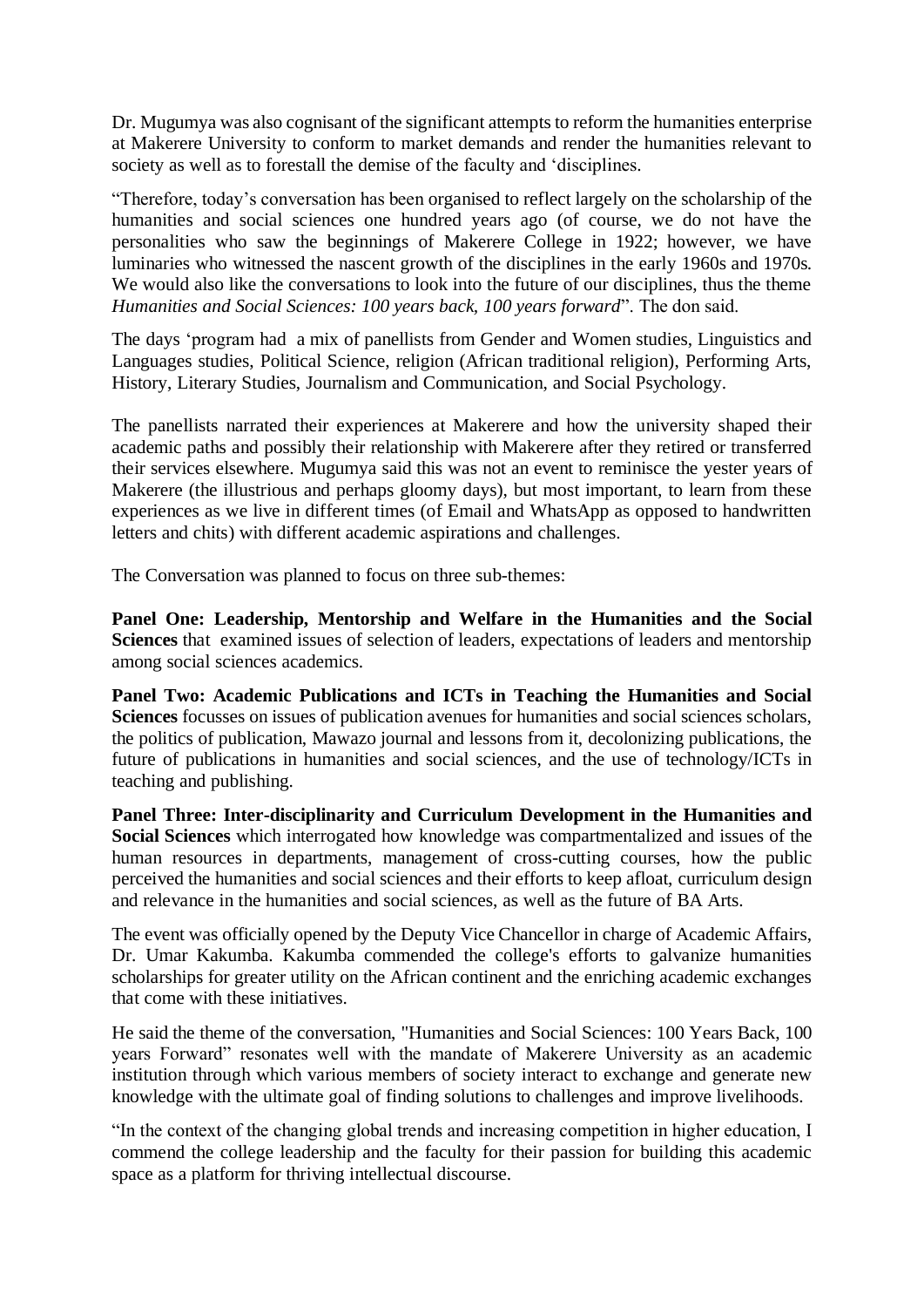These kinds of initiatives indeed help to serve as catalysts for improving academic excellence by exposing our faculty and students to the wealth of wisdom, knowledge and understanding of the discipline of Humanities and Social Sciences, which in turn revitalizes the pursuit of academic professionalism and nurture a positive publication culture".

Dr. Kakumba said the centenary celebrations come when Makerere University is implementing its new Strategic Plan (2020/21-2030/31) to transform the university into a "research-led institution with a multi-faceted research agenda; enhanced engagement with industry and business sector.

Over the next ten years, he said, the university seeks to continue optimizing its potential as a knowledge hub and focusing its research and innovation on addressing the complex issues in the nation, region, and Africa.

"It is, therefore, my sincere hope that this 2nd CHUSS conversation will provide a great opportunity to exchange and share experiences and discuss the practical challenges and possible solutions.

It is also my aspiration that these conversations will be a foundation for the growth of new ideas towards a better tomorrow as students, researchers, faculty, and a more established academic community interact in a pleasant setting to discuss about pertinent issues in our university such as leadership, mentorship and welfare; academic publications and ICT in teaching; as well as the interdisciplinarity for the Humanities and Social Sciences". The DVC(AA) said.

On behalf of the University management, Dr. Kakumba thanked the development partners, especially the Andrew W. Mellon Foundation,USA and Gerda Henkel, for supporting research and human capacity building in CHUSS, and other academic programs. He also thanked the Government of Uganda for providing an environment conducive to research to thrive at Makerere University.

The Principal CHUSS Associate Prof. Josephine Ahikire said the college's core mandate is to inform society around social cohesion, around citizenship, productivity, culture and language because when all is done, what is actually left is the individual within a community and social existence.

Using COVID-19 as an example, Prof Ahikire recalled that when all the planes in the sky and vehicles stopped, all simply became human and that is why it revealed that there was need to strengthen the humanity aspect, culture languages and understanding of society and existence; the need for revalidating the indigenous knowledge all that is resident in humanities and social sciences.

Prof. Ahikire said these conversations are aimed at bringing all these varieties of knowledge. The college she said, bought its ruminaries --these are professors who served the universities in the 60's, 70's and 80's some in the early 90's. who have retired but still active citizens, active members of the humanities fraternity.

She also said they aimed at celebrating Makerere at 100, celebrating the century that has passed since 1922 but also looking forward on how Makerere can leverage its contribution to society, the nation, the region and the world at large.

"These ruminares are talking about their experiences at Makerere University from which we are learning a lot especially in the areas of academic leadership and mentorship. They are also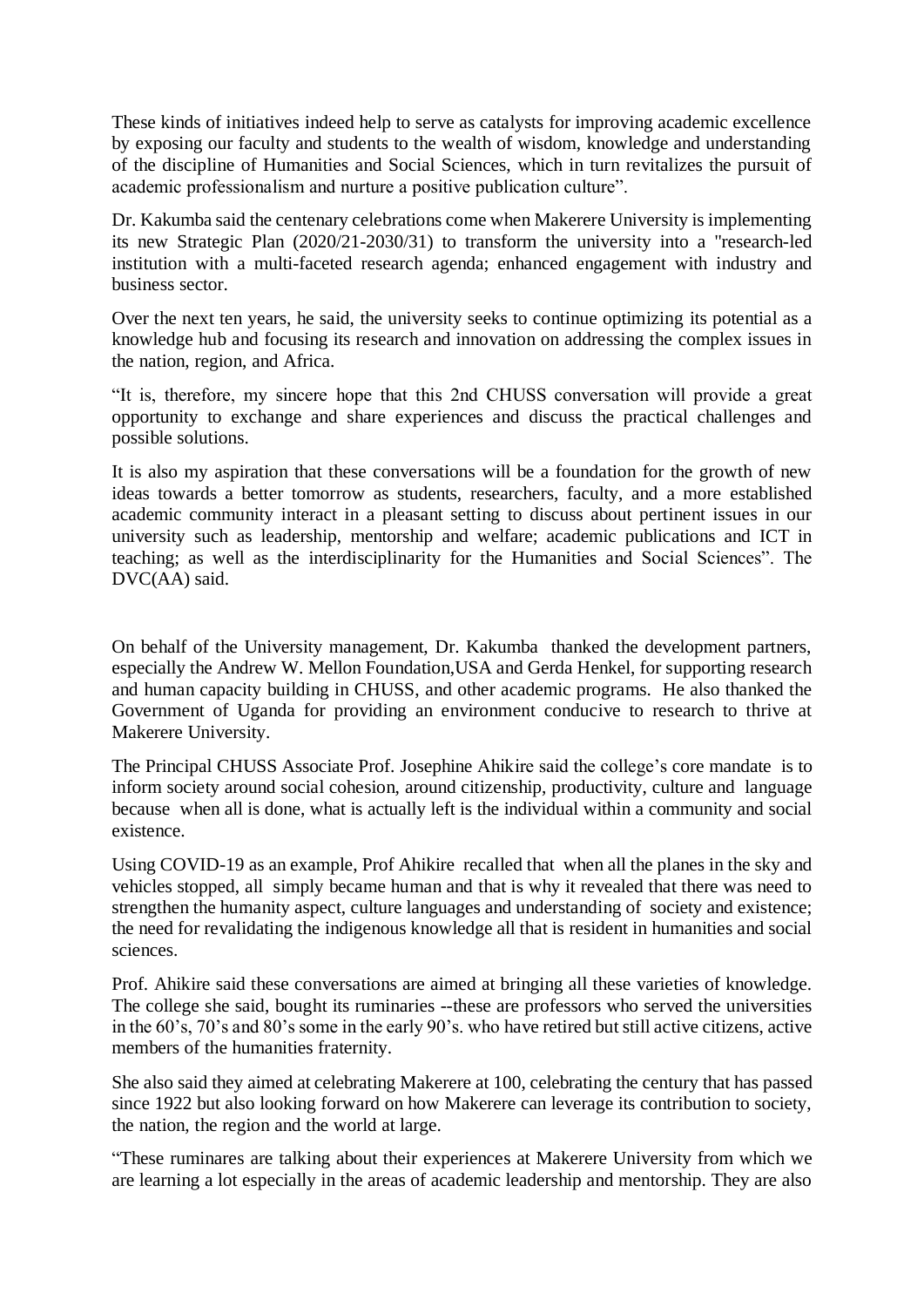talking about what are kind of things that the current generation needs to do in order to make their contribution as we say, We build for the future.

So, we aim at ensuring we motivate staff and students to debate some of the issues that are pertinent to society and to also learn from each other and also for students when they attend such conversations they get motivated, get skills of speech and debate and also get motivation for leadership.

We need to cultivate leadership. Most of the time when we talk about leadership we only talk about political leadership, MPs, LCs, and so on. But leadership is a wide range right from the family, to community, to school, media and universities we need to cultivate leadership and mentorship and that comes from this College of Humanities and Social Sciences". The Principal explained.

Speaking on the debate on natural vis a vis social sciences, Prof Ahikire emphasised that all countries that have developed have also developed with natural sciences in combination critical combination with social humanities with philosophers and artists informing society, media, and social scientists addressing political challenges.

"There is no society that can develop with only natural sciences, it is like standing on one leg. Society actually knows that what you need is a holistic approach to development. Without the humanities you cannot actually have a holistic development.

Humanities addresses the human aspect without fear and it includes the soul and the mind. You can look after the material aspect of food, clothing and housing but if you don't look at the mind and soul of that individual, then you have lost that individual and because we are not critically looking at human development aspects, you have a lot of violence in the society, family level, in institutions, sexual harassment and many people just going mentally unstable" .Prof. Ahikire stated.

## **Luminaries call for equal opportunities and salary review commission for all public servants**

Speaking on the subject of humanities and Social sciences, the professor of Political Science and Public Administration Prof. Yasin Olum currently based in the Islamic university in Uganda based in the Faculty of Arts and Social Sciences and also Director Institutional Planning and Development in Mbale discussed a number of challenges that the scholars of humanities and social sciences face.

Prof. Olum observed that there is little or no government funding to students, academic and administrative staff in social sciences, humanities and arts courses as priority goes to finance science based courses. This he said, means accessibility to university and tertiary institutions of higher learning is not there for the arts, humanities and social sciences students. They have to look for their own sources of money to finance their education. This brings in the problem of lack of equity, increasing in the problem of lack of equality because education is a human right.

The second challenge according to prof. Olum is Globalization through technology particularly super highway and telecommunications has enabled most of the social scientists particularly in Africa, Uganda inclusive and the third world to be controlled and dominated by foreign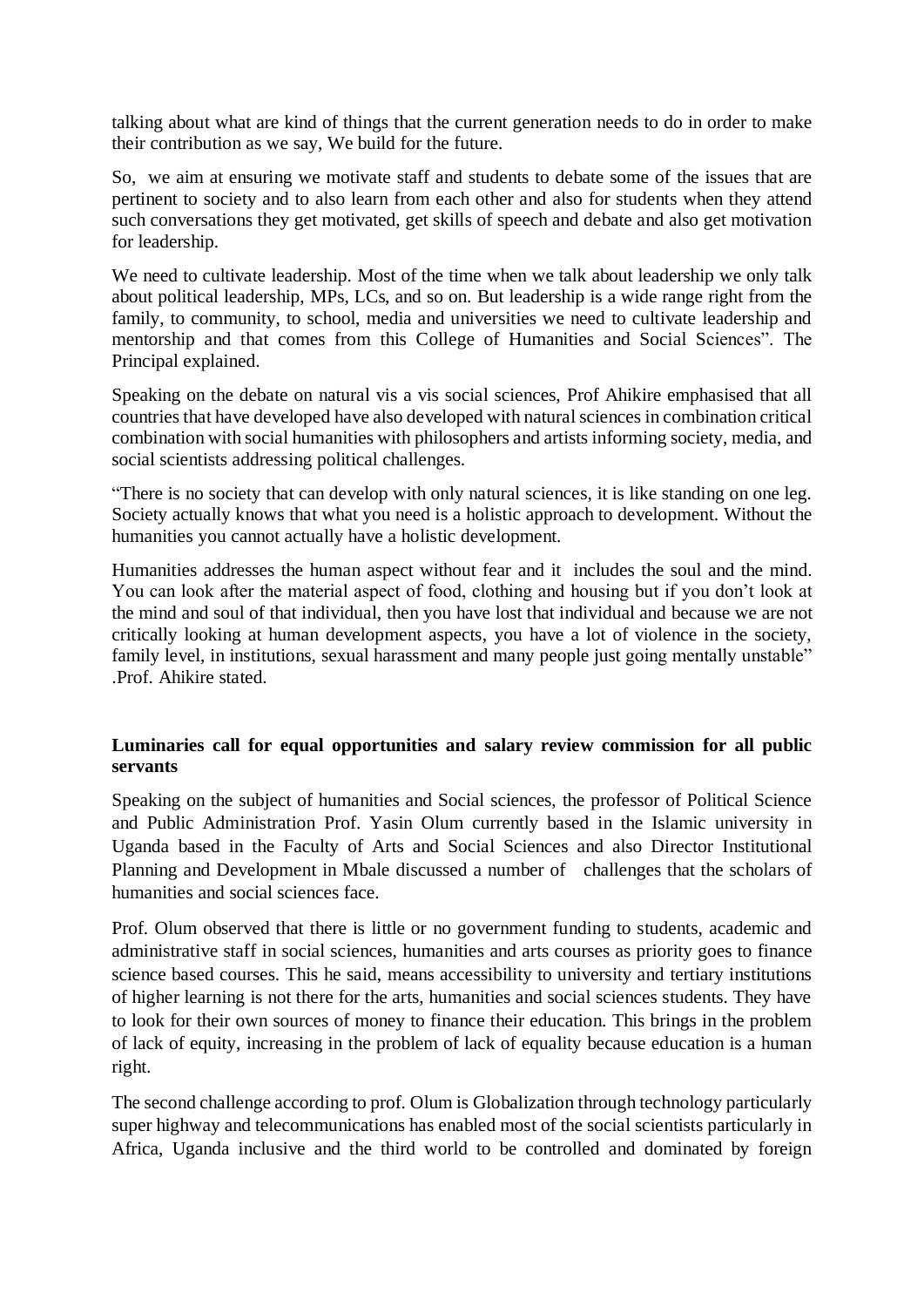countries and there is a lot of influence that is happening outside the continent and the third world. That he said, limits their capacity to deliver as much as they should.

He also observed that most of the people in the third world, in Africa are poor. Social scientists should be the ones to be able to change their circumstances for the better but the language they use cannot be understood by these local people. He said, there are also people down there in the villages who have a lot of accumulated knowledge which they should also respect and listen to as they do their research so that they harmonize their different knowledge for the purposes of changing the circumstances of the local people for the better

The other challenge according to professor Olum is remuneration where science based scholars will be paid better than the non-science based lecturers or teachers.

"I can understand the rationale of government, the relevance and the contribution of science, technology and so on to development. There is no question about that and I really very much agree with the president on that argument. Except now how you actualize it, and how you make sure that position of science based can agree with the contributions of those who are not science based because there is no way you can have a society without social scientists, without humanity scholars, without art scholars".

Whereas Prof. Yasin Olum agrees that natural sciences a key catalyst to development, this should not relegate social sciences for underpayment.

"And I challenge all that let us remove all the disciplines of arts from primary, secondary and universities. How will they communicate in primary if there are no English teachers, then remove all positions in government, non-government organizations in the private sector that have been occupied by graduates from arts, humanities and social sciences, remove them such as CAOs, remove all from all districts, remove town clerks, remove PROs have only scientists how will they do the job?

Supposing all this people who are not considered relevant were removed and we only have people who did physics, chemistry, biology and mathematics. What sort of society are we going to breed?"

He said the salaries for all public servants should be revisited to ensure that there is no division among academic staff at whatever level whether it is primary, secondary, university whatever case is.

"Right now they are very divided and you can now see that some of the science based teachers are going on strike on their own, then what is happening in schools the non-science are teaching. Now tomorrow the artists will also go on strike for their own, then the scientists will now continue to teach.

In my view we need a salary review commission at the end of the day that should look at all jobs in government and see given an economic situation how much should somebody really earn? If you have an extra skill, then that can be costed".

The professor advised social scientists to continue to interact, to interface with government on this matter of their relevance or irrelevance, they need to continue to do workshops and invite policy makers and policy implementers in government so that they exchange views with them, so that they show them the relevance of arts, social sciences and humanities